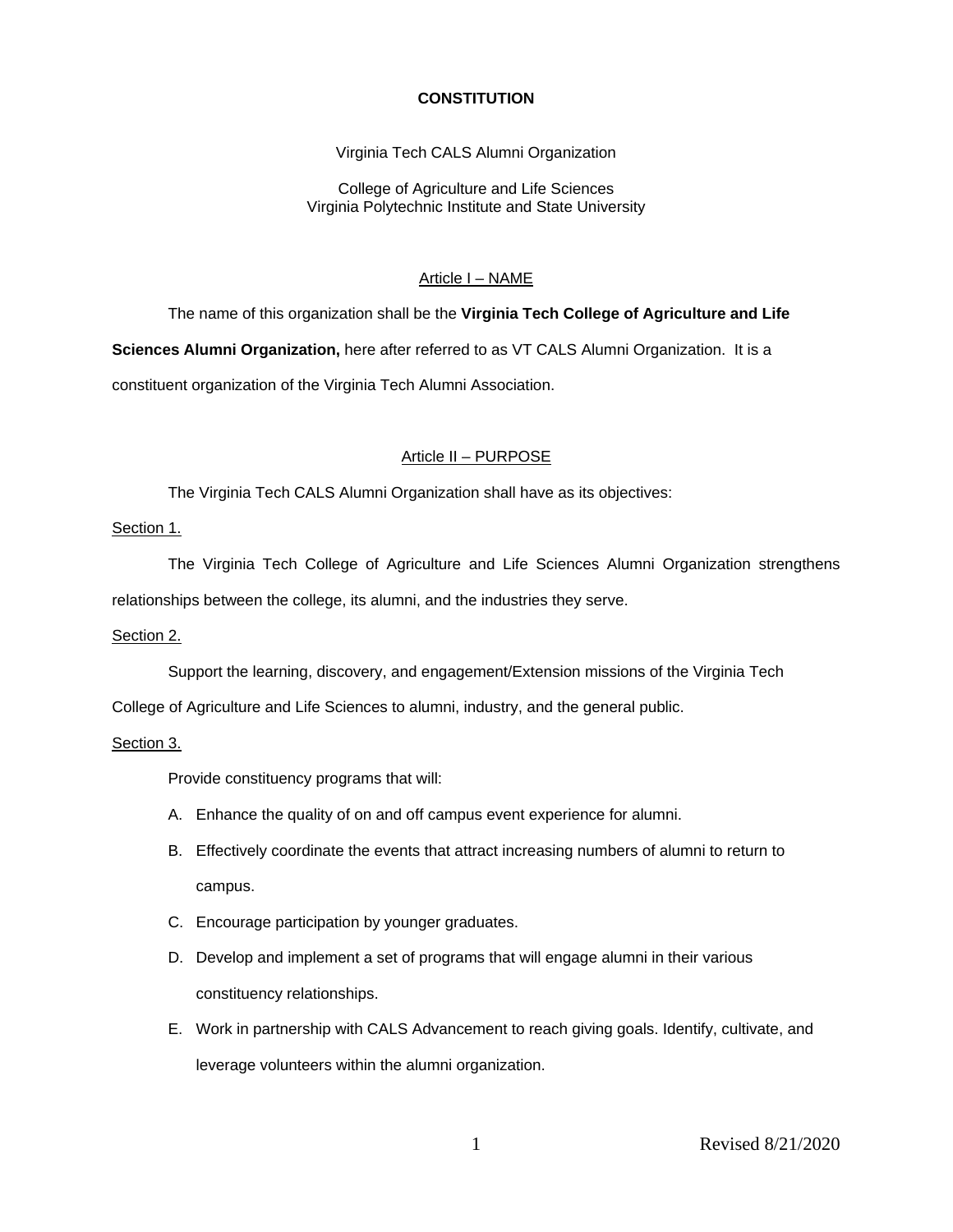### Section 4.

Provide special alumni programs that will:

- A. Promote major programs on and off campus for alumni.
- B. Strengthen programs for alumni living abroad.
- C. Involve the Dean in the alumni organization.

### Section 5.

Support job search and career resource initiatives in conjunction with University Career and Professional Development.

# Section 6.

Establish liaison events and activities between CALS Ambassadors and the Alumni Organization.

#### Article III – MEMBERSHIP

### Section 1.

 All graduates of any degree program offered by the College of Agriculture and Life Sciences at Virginia Tech are members of the VT CALS Alumni Organization. Membership will also be extended to graduates of programs in the University related to agriculture. Current and former faculty, administrators, and staff members of the College are also eligible for membership.

### Section 2.

Other persons, who by their interests and activities, have distinguished themselves through their support of, or work with, the College may be offered membership as an "Honorary Member" of the VT CALS Alumni Organization by action of the Board of Directors.

#### Article IV – BOARD OF DIRECTORS

#### Section 1.

 The Board of Directors will consist of sixteen elected positions. The sixteen Directors of the Board will be CALS alumni residing in the Commonwealth of Virginia. If at all possible, all departments in the college should be represented. The College Dean will designate a faculty member and four student representatives to serve on the Board of Directors. The Board will hold the right to elect at-large members.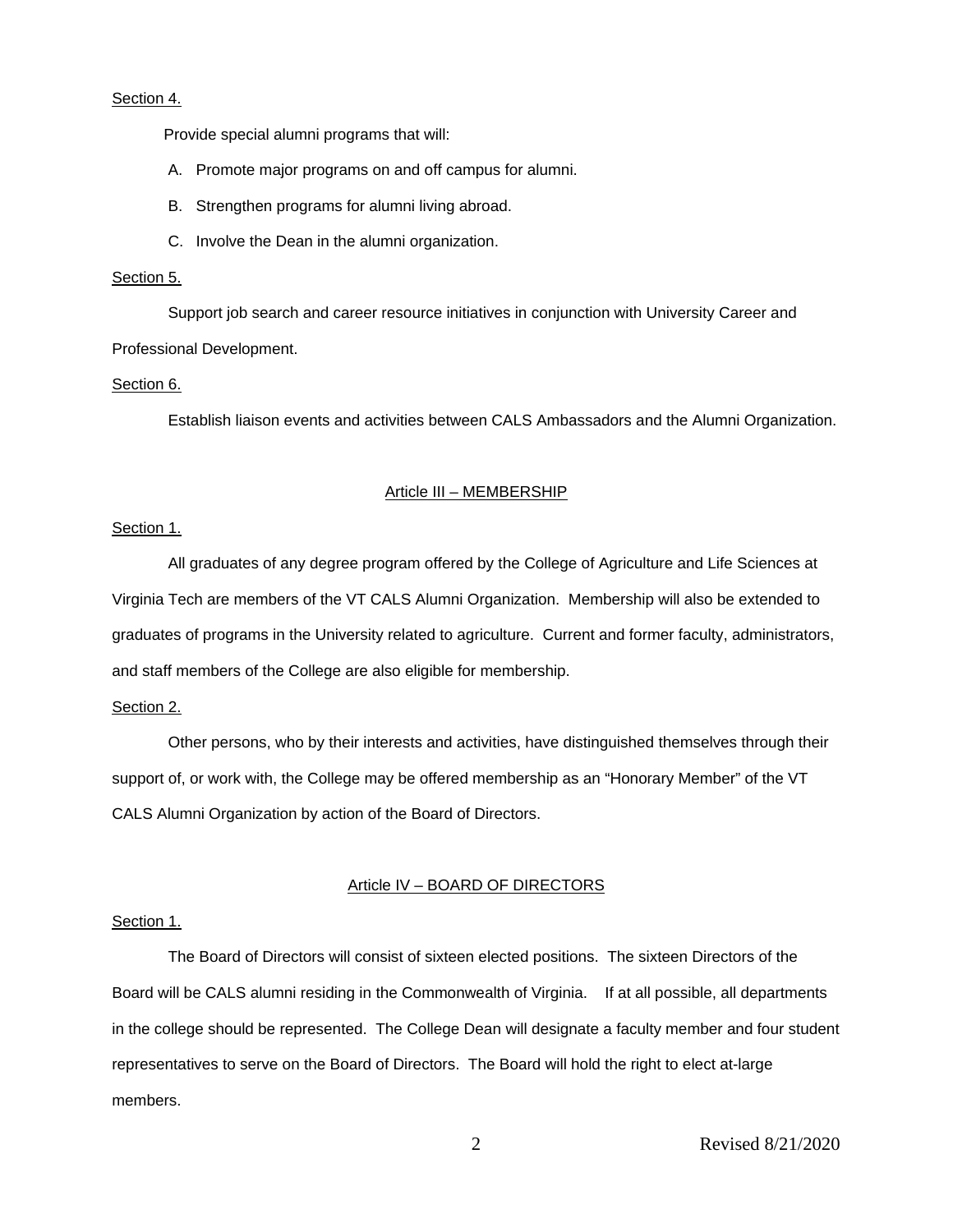#### Section 2:

 The following will serve as ex-officio non-voting members to the Board of Directors: Dean of the College, Associate Dean and Director of Academic Programs, CALS Director of Alumni Relations, CALS Assistant Dean of Advancement and Director of Development, CALS Director of Communications and Marketing, CALS Director of Inclusion, Diversity, and Equity and CALS Director of Student Recruitment. Section 3:

 There will be a faculty liaison from each academic unit appointed by the department head or school director to serve as a non-voting council to the Board of Directors and key contact for the faculty and student board members.

### Section 4:

 Additional directors with voting privileges from regions established by the Board in the United States and internationally may be named by the Board of Directors.

### Section 5:

Each Director and Member-at-Large will have one vote at each board meeting.

### **BY-LAWS**

# Article I – ELECTION OF BOARD MEMBERS

### Section 1:

 The term of office for each elected VT CALS Alumni Organization Board Member shall be three years beginning on July 1. Any member of the Executive Committee shall remain a voting member of the Board until their term of immediate past-president has expired.

 Four student representatives will begin a one year term on July 1. One seat will be filled by the CALS Ambassador Program representative appointed by the director of the program. For the second seat, departments will be encouraged to nominate undergraduate students who have shown leadership skills within department and/or college student organizations and/or activities; the final selection will be made by the executive committee The third seat will be filled by a CALS student representative of MANRRS selected by the club's advisory(s). For the fourth seat, departments will be encouraged to nominate graduate students who have shown leadership skills within the department and/or college; the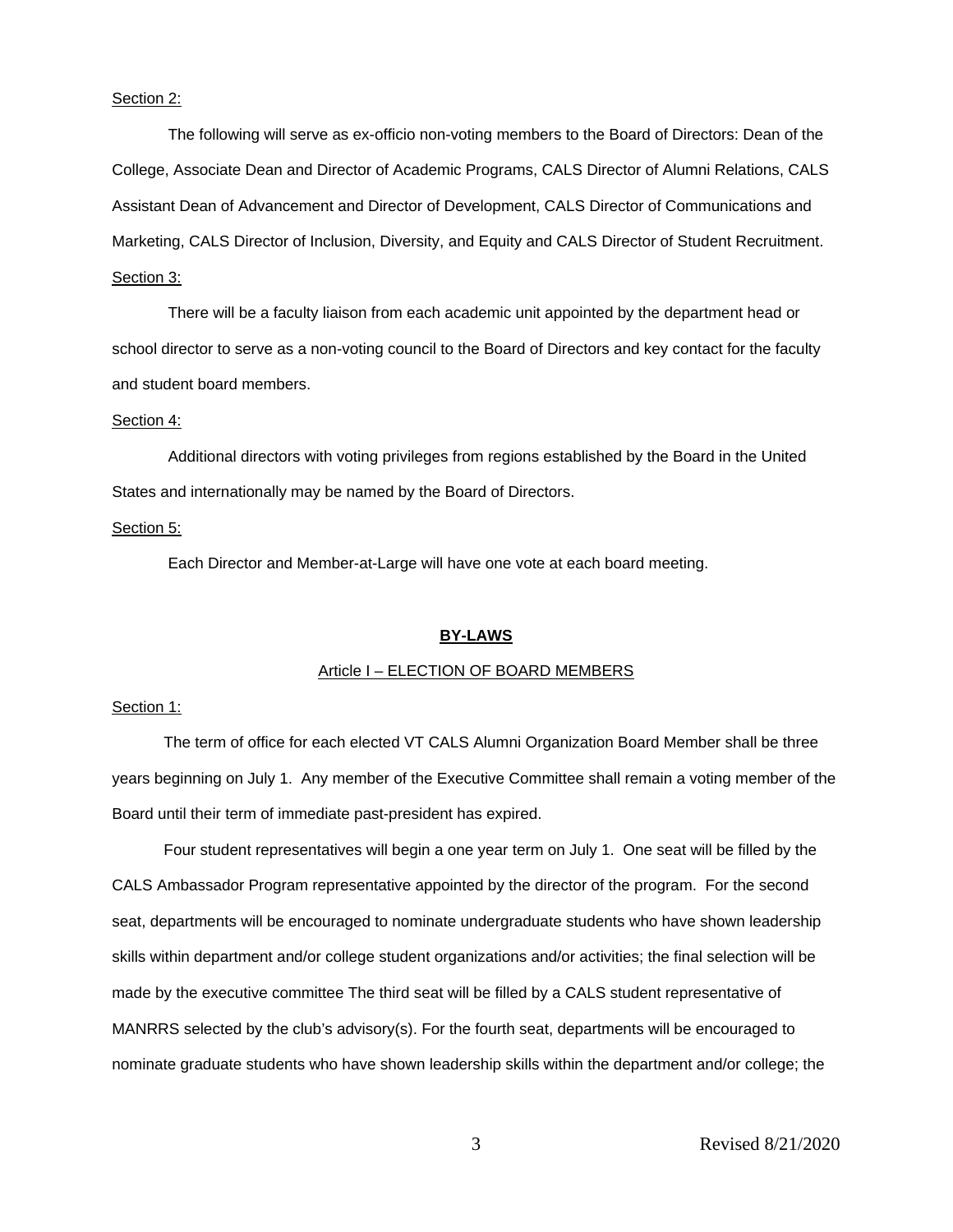final selection will be made by the executive committee. The term of the faculty representative appointed by the Dean of the College shall be three years beginning July 1.

### Section 2:

 A Nominating Committee of at least four members, including the past President as chair, shall be appointed by the President to select a slate of candidates for the Board in accordance with Article IV, Section 1 of the Constitution.

# Section 3:

 The slate of nominees shall be presented to the Board for election at the June meeting. The candidate(s) (based on the number of available Board positions) receiving the highest number of votes from the Directors and Members-at-large present, shall be elected.

#### Section 4:

 In the event of a vacancy, an interim member may be appointed by the President with the approval of the Executive Committee to fill the term of the vacancy until the next election.

# Article II – OPERATION OF BOARD OF DIRECTORS

# Section 1:

The officers of the VT CALS Alumni Organization shall be the President and Vice President elected by the Board of Directors by majority vote, from its membership, every two years.

## Section 2:

The Executive Committee is authorized to transact business between Board meetings.

### Section 3:

 Should the office of the President become vacant, the Vice President shall succeed to the office. If the Vice President cannot succeed to the Presidency, then the Board shall name an interim President to complete the current term of office.

# Section 4:

All actions of the Board of Directors shall be decided by a majority vote of the Board members present.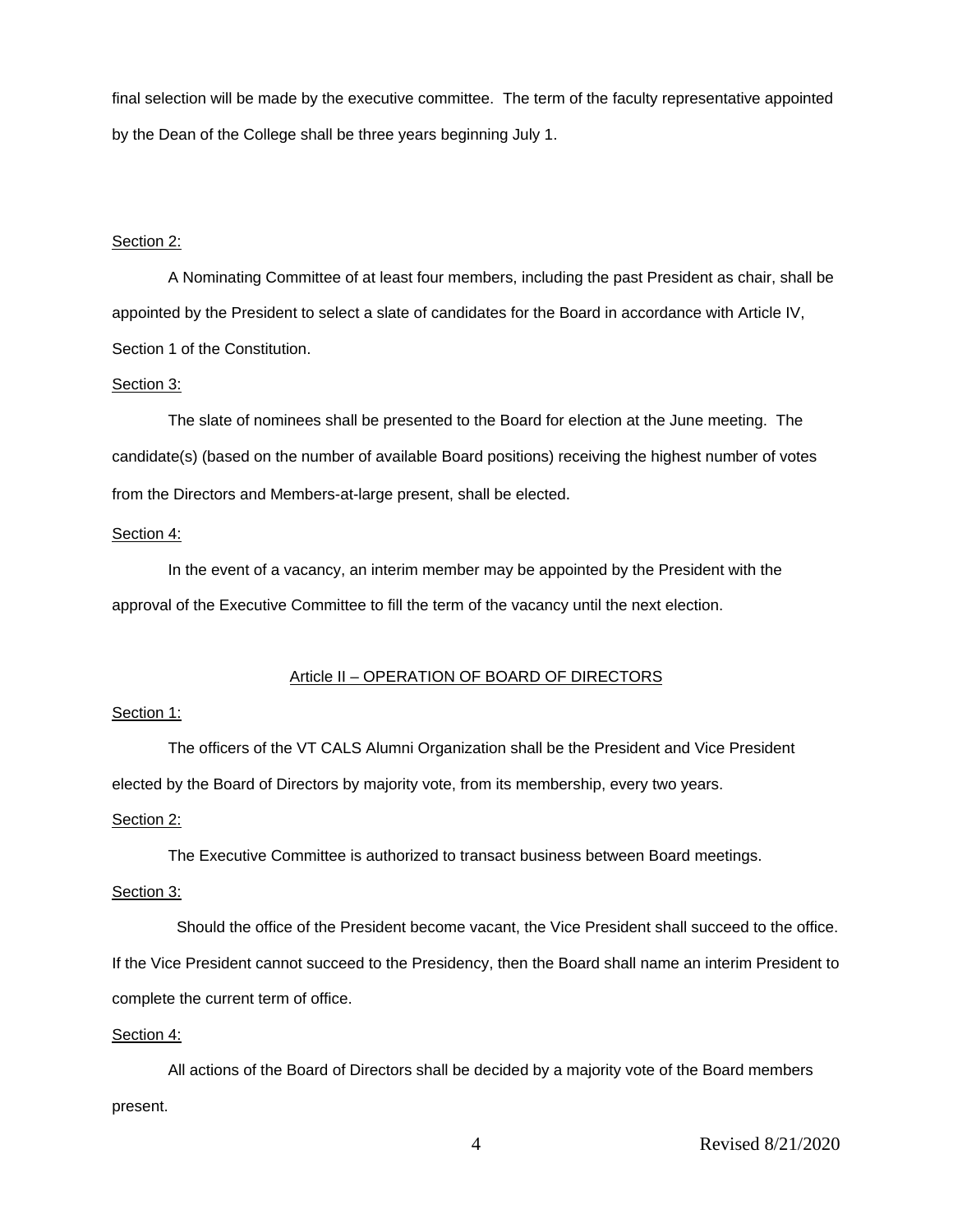#### Section 5:

 A Board member absent from three consecutive meetings without being excused by the President can be replaced by the Board.

#### Article III – MEETINGS

### Section 1:

 At least one general meeting of the VT CALS Alumni Organization, to be known as the annual meeting, shall be held during the year. The date and place (in the fall) will be fixed by the Board of Directors. A board retreat will be held each year. The date and place (in the spring) will be fixed by the Board of Directors.

## Section 2:

 Additional Board meetings (either in person or by conference call) may be called by the Executive Committee, with the number of meetings to be determined by need.

# Article IV – COMMITTEES

### Section 1:

 The Executive Committee shall consist of the President, Vice President, and Immediate Past-President. Ex officio members will be the CALS Director of Alumni Relations. The President shall serve as the chair of the Executive Committee.

# Section 2:

 There shall be standing and/or ad hoc committees appointed by the Board of Directors. The standing committees shall be Alumni Engagement, Mentoring, Nominating, Recognition, Scholarship, Student Engagement, and Young Alumni Engagement. All members are eligible to serve on committees, subject to re-appointment annually.

# Article V – FINANCES

# Section 1.

 Virginia Tech CALS Alumni Organization expenses will be included in the College of Agriculture and Life Sciences annual budget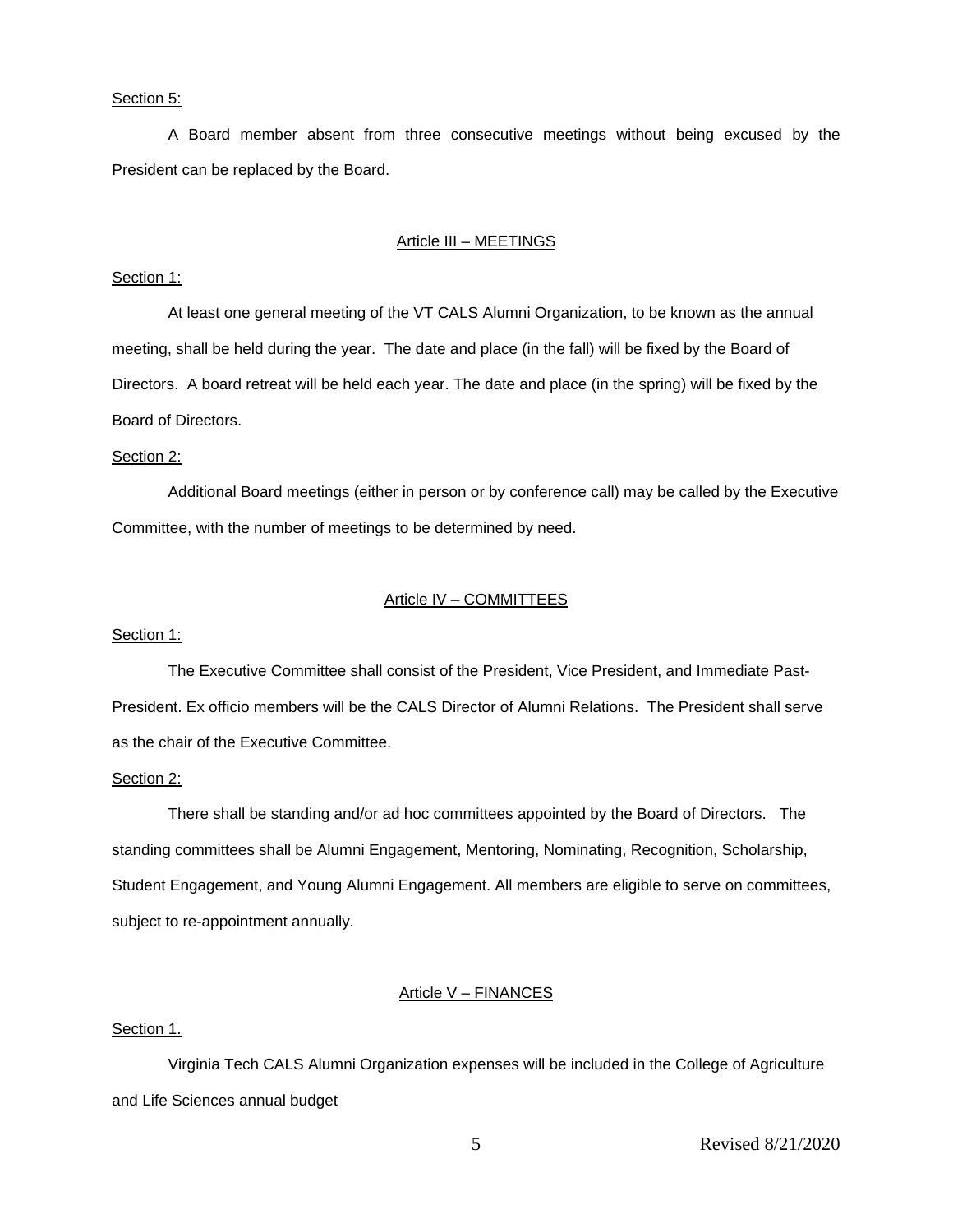### Article VI – AMENDMENTS

### Section 1:

 The Constitution and these by- laws may be revised or amended by a two-thirds majority of the Board members present. Proposed amendments shall be submitted at least two weeks prior to a set board meeting. This provision may be waived with 2/3 vote of members present.

### Article VII – ANNUAL REPORTS

# Section 1.

 The Board of Directors of the VT CALS Alumni Organization, through its President and the college Director of Alumni Relations, and at the conclusion of each presidential term, shall make an annual report the Board of Directors of the Virginia Tech Alumni Association. This report shall include the accomplishments of the previous year and major future planning. The membership shall be updated on the accomplishments and future plans of the organization through CALS *Connections* alumni enewsletter.

#### Article VIII

#### Section 1:

 The VT CALS Alumni Organization assists in selecting students who receive the CALS Alumni Organization Scholarship and the John and Pat White Scholarship. The organization selects students who receive funds for travel, research, or scholarship from the John "Buster" Beier Memorial Excellence Fund and the Glenn Anderson Memorial Excellence Fund.

### Article IX

These By-Laws Constitution will take effect upon recognition of the VT CALS Alumni Organization by the Virginia Tech Alumni Association as one of the official alumni organizations at Virginia Tech. The Constitution and By-Laws are effective as amended and adopted on April 24, 1999.

Amended December 2003 Amended March 10, 2007 Amended November 2007 Amended September 2009 Amended March 2010 Amended September 2010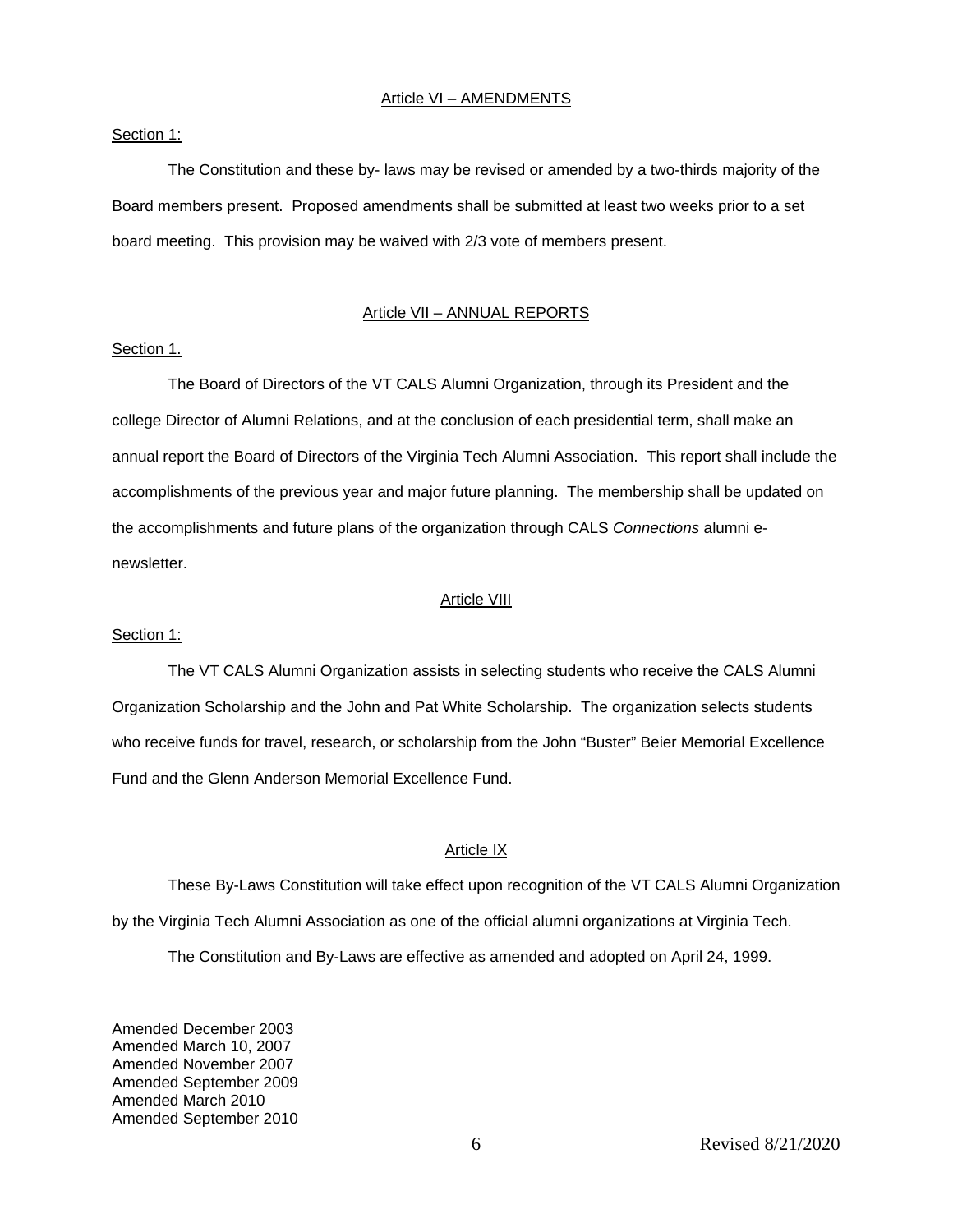Amended March 2013 Amended September 2015 Amended October 2017 Amended June 2019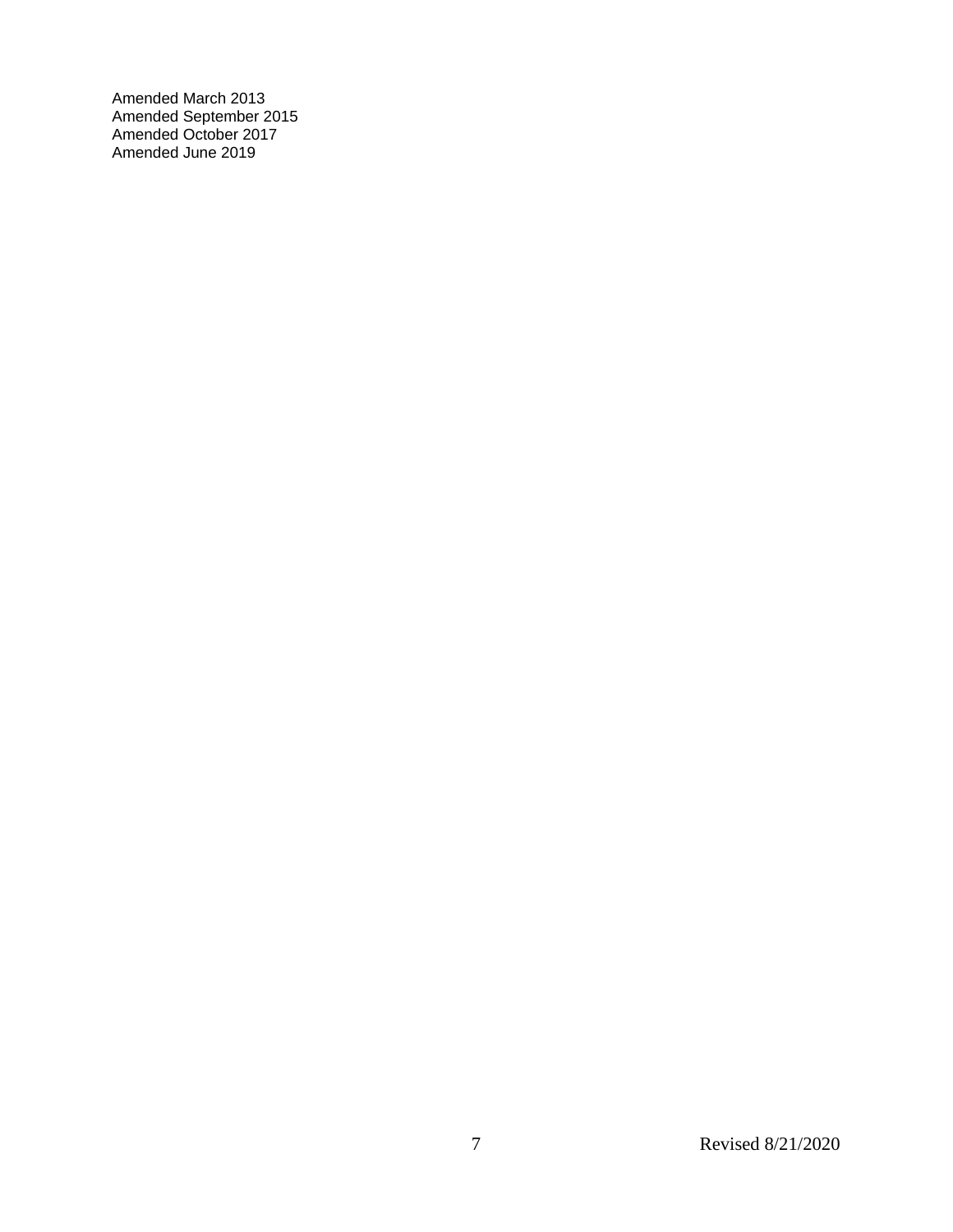# **HISTORY OF OFFICERS**

1981-82 Robert R. Feggins, President

1982-83 Julian Campbell, President

1983-84 Marcella Arline, President

1984-85 Virgil Cauley, President John Watkins, President-elect Curtis Roane, Secretary-Treasurer

1985-86 John Watkins, President J. E. (Ned) Thornton, President-elect Curtis Roane, Secretary-Treasurer

1986-87 John Watkins, President Doug Flory, President-elect Curtis Roane, Secretary-Treasurer

1987-88 Doug Flory, President Emory Brumbaker, President-elect Rodney Young, Secretary-Treasurer

1988-89 Doug Flory, President Emory Brumbaker, President-elect Rodney Young, Secretary-Treasurer

1989-90 Emory Brubaker, President Larry Mohn, President-elect Sam Alexander, Secretary-Treasurer

1990-91 Larry Mohn, President Janey Campbell, President-elect Sam Alexander, Secretary-Treasurer

1991-92 Larry Mohn, President Janey Campbell, President-elect

1992-93 Janey Campbell, President Marcella Arline, President-elect Beth Leonard, Secretary-Treasurer

8 Revised 8/21/2020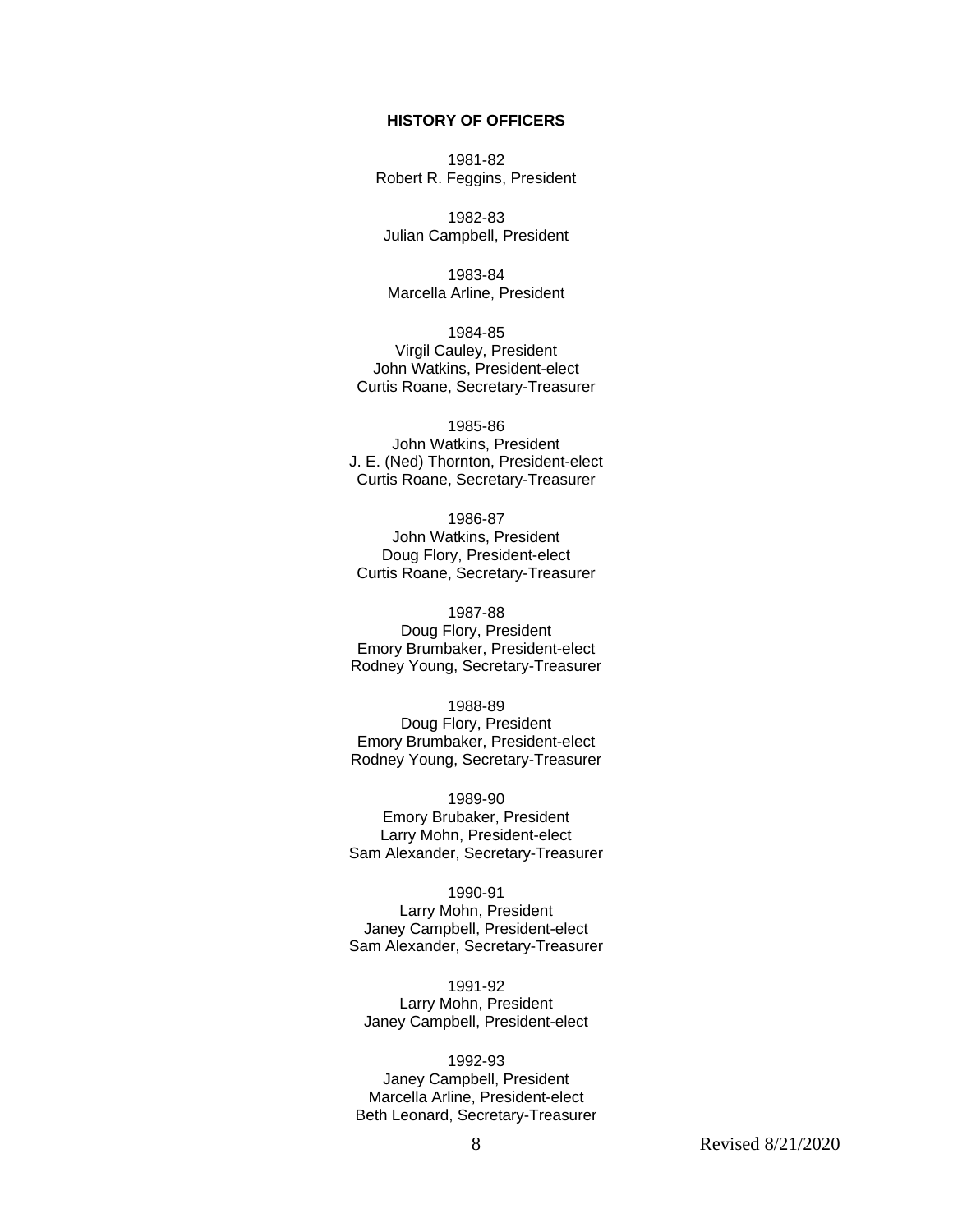1993-94 Marcella Arline, President Beth Leonard, President-elect Donna Izac, Secretary-Treasurer

1994-95 Marcella Arline, President Donna Izac, President-elect Michael Miller, Secretary-Treasurer

1995-96 Larry Fannon, President Jim Saunders, President-elect Michael Miller, Secretary-Treasurer

1996-97 Jim Saunders, President Michael Miller, President-elect Brad Bryant, Secretary-Treasurer

1997-98 Michael Miller, President Brad Bryant, President-elect Anne Herring, Secretary-Treasurer

1998-99 Brad Bryant, President Anne Herring, President-elect Cris Watkins, Secretary-Treasurer

1999-2000 Anne Herring, President Glenn Anderson, President-elect Jamie Whitacre, Secretary-Treasurer

2000-01 Glenn Anderson, President Jamie Whitacre, President-elect Jay Jackman, Secretary-Treasurer

## 2001-02 Jamie Whitacre, President Glenn Anderson, Past President Jay Jackman, President Elect Mike Parrish, Secretary-Treasurer

2002-03

Jay Jackman, President Jamie Whitacre, Past-President Mike Parrish, President-Elect Karen Johnson, Secretary-Treasurer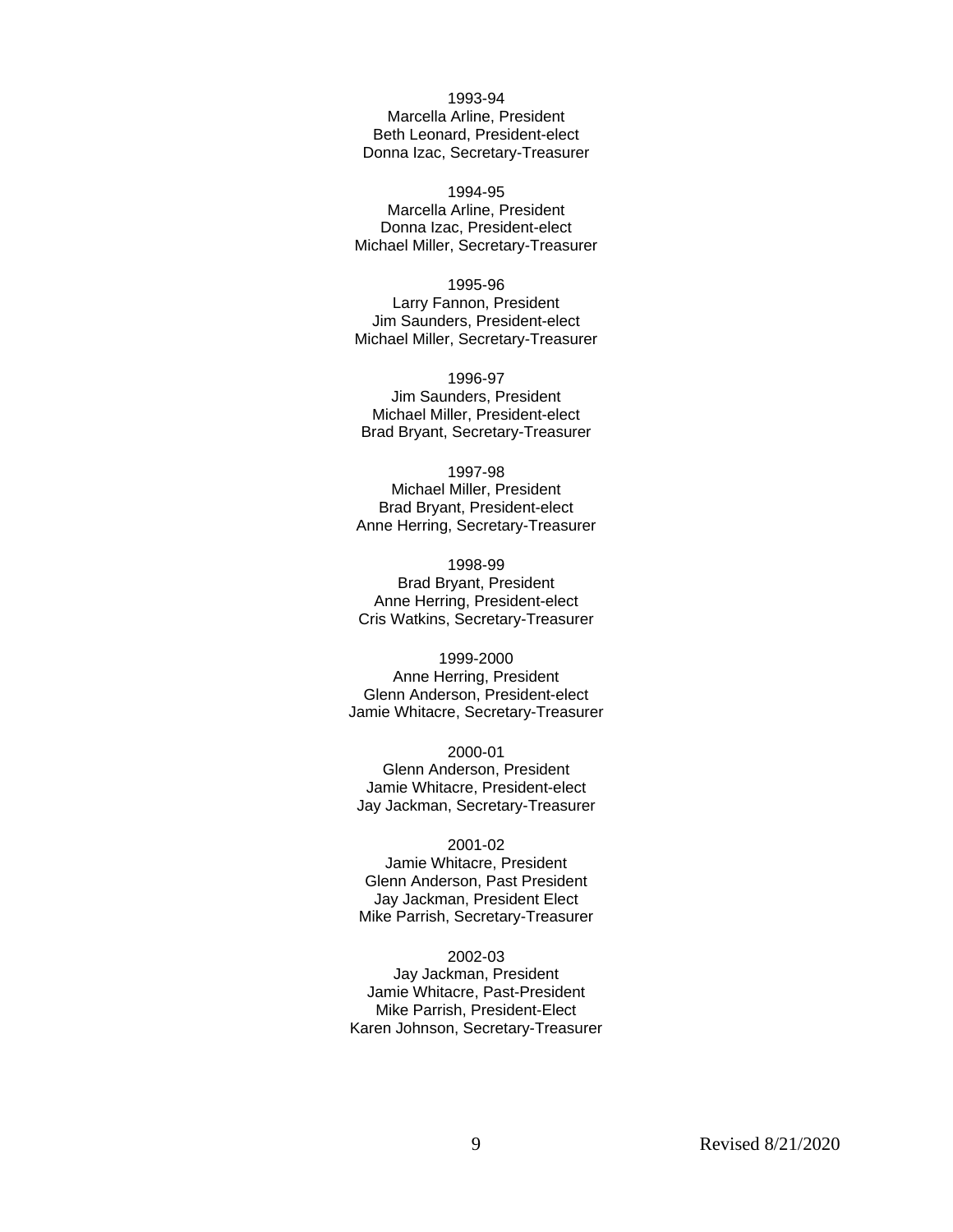2003-04

Mike Parrish, President Jay Jackman, Past-President Bob Pitman, President-Elect Buster Beier, Secretary-Treasurer

# 2004-05

Mike Parrish, President Jay Jackman, Past-President Bob Pitman, Vice President Buster Beier, Secretary-Treasurer

2005-06

Bob Pitman, President Mike Parrish, Past-President John "Buster" Beier, Vice President Marilyn Adams-Jarvis, Secretary-Treasurer

2006-07 Buster Beier, President Bob Pitman, Past President Marilyn Adams-Jarvis, Vice President Eric Frazier, Secretary-Treasurer

2007-08 Marilyn Adams-Jarvis, President Bob Pitman, Past President Eric Frazier, Vice President Terry Perotti, Secretary-Treasurer

2008-09 Eric Frazier, President Marilyn Jarvis, Past President Terry Perotti, Vice President Rob Harrison, Secretary-Treasurer

2009-2010 Eric Frazier, President Marilyn Jarvis, Past President Terry Perotti, Vice President

2010-2012 Ronnie Gill, President Eric Frazier, Past President Scott Stevens, Vice President

2012-2014 Ryan Burnette, President Ronnie Gill, Past President Tim VanReenen, Vice President

2014-2016 Tim VanReenen, President Ryan Burnette, Past President Dixie Dalton, Vice President